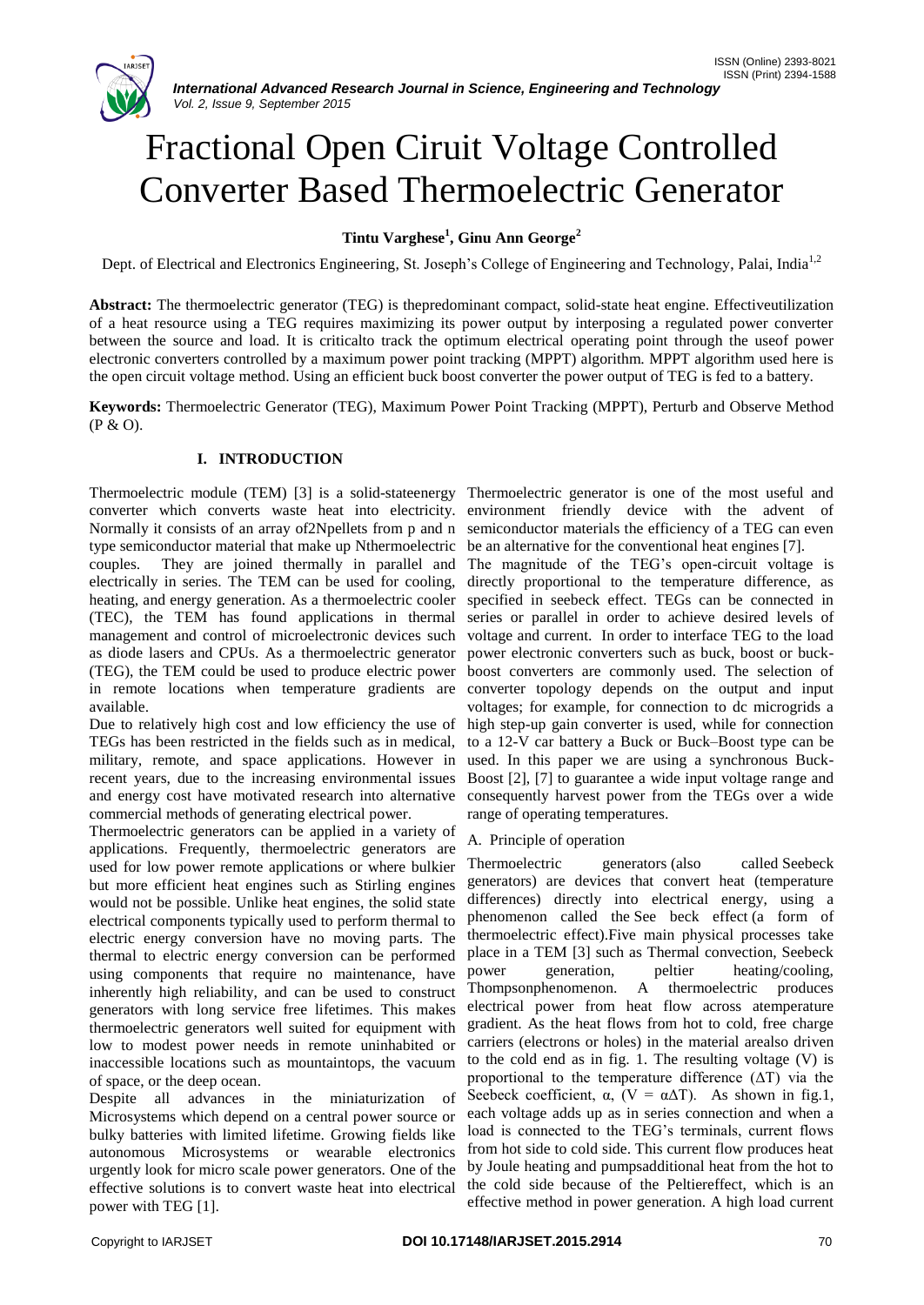

*International Advanced Research Journal in Science, Engineering and Technology Vol. 2, Issue 9, September 2015*

amplifies the Peltier effect, whichincreases the effective match the virtual load seen by the TEG to its actual thermal conductivity of the device whichin turns decreases the temperature difference ΔT.



Fig.1. Schematic represesntation of thermoelectric generator

Thermoelectric generator will extract waste heat from the exhaust that will deliver DC electrical power to recharge the battery. By reducing or even eliminating the need for the alternator, the load on the engine is reduced thereby improving

fuel efficiency by as much as 10%.We can use the waste heat as heat source for a thermoelectric generator as shown in Fig. 2 which converts the waste heat directly into electric energy.The heat energy from the exhaust gas needs to be conducted to the TEM (hot side) by a heat exchanger and the TEM has to be cooled on the cold side. The electric power output has to be integrated into the electric network of the application and, for an optimum efficiency, it has to be controlled. The actual configuration of the systems strongly depends on the boundary conditions.



Fig.2. Waste heat usage with the hellp of thermoelectric generator

TEG can be designed as a dc source in series with an internal resistance. It is necessary to control the power electronic converters used to interface TEG to the load with a maximum power point tracking (MPPT) algorithm. The load can be a battery [5]. Care should be taken to here [4].

internal resistance by changing the duty cycle of the converter. The MPPT algorithm [4] used here is the fractional open circuit voltage method. In order to use this algorithm synchronous buck-boost converter is designed, which can be effectively used for low power applications. The load can be a lead acid battery which is supplied from the converter.

The maximum power point voltage has a linear dependency on the open circuit voltage  $V_{OC}$  under different irradiance and temperature conditions. Computing the MPP (Maximum Power Point) comes down to:

The output voltage of the converter can be designed with respect to the duty cycle and the input voltage.

When the converter is designed for a duty cycle of 0.5 the output voltage will be same as the input voltage. When the value of  $D < 0.5$  buck operation takes place and when D >0.5 converter works in boost mode.

#### **II. MPPT METHODUSED**

The Fractional $V_{OC}/I_{SC}$  method [6] uses the observation thatthe relationship between the MPP voltage/current and the open/short-circuit voltage/current for a PV module is approximately given by and respectively. The drawback of the method in PV system is that the value of  $k_1$  and  $k_2$ varies from module to module and this should be defined prior to the algorithm. On the other hand the relationship is not linear and changing the value of k results in steady state error. As a result the FractionalV $_{\text{OC}}$ /I<sub>SC</sub>method is used less frequently with PV modules than the P&O or Incremental Conductance.

Plotting the V-I characteristicof a TEG reveals a linear characteristic that canbe modeled by a voltage source in series with a resistor. For this model the voltage source represents the opencircuitvoltage of the TEG, which is directly proportional tothe temperature difference applied to it, while the resistor issimply the electrical resistance of the TEG. The linear V-Icharacteristic results in a parabolic P-I characteristic withitsmaximum located at exactly half of the short circuit current.

This is equivalent to half of the open circuit voltage and thusk1 =  $k2 = 0.5$ . Unlike PV modules this ratio does not changeregardless of operating conditions. It should be noted that theTEG resistance varies slightly with temperature however thisonly changes the gradient of the V-I characteristic and not itslinear nature.Therefore the advantage of this method over a hill-climbingalgorithm is the reduced oscillations in the control signal atsteady state.Changes in the load have no effect on the value of  $V_{OC}$  or  $I_{SC}$  and thus can be tracked withoutredetermination of the operation set point. Also, since theconverter only requires the measurement of one parameter, thetracking of load changes can be faster than hill-climbing thatrequires the measurement of two parameters. Changes in temperature willrequire the remeasurement of  $V_{\rm OC}$  or  $I_{\rm sc}$  in the MPPT method adopted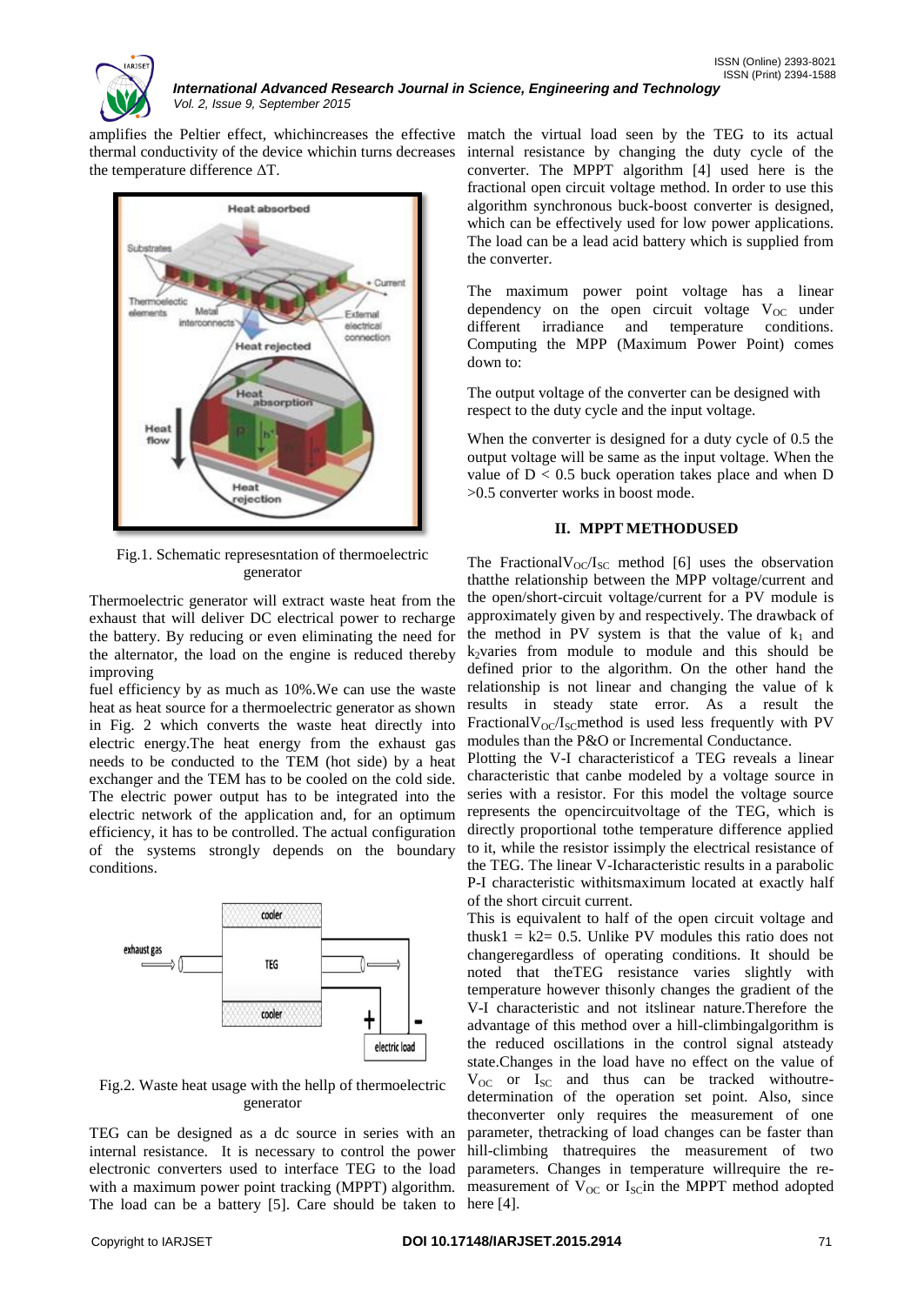

*International Advanced Research Journal in Science, Engineering and Technology Vol. 2, Issue 9, September 2015*

### **III. CONVERTER SYSTEM**

This section deals with the snubber circuit, synchronous buck boost converter used to interface TEG to the load. The entire system is shown in fig. 2. TEG can equivalently represented by an open circuit voltage  $V_{oc}$ , followed by the internal resistance of the device  $R_{int}$  asnubber circuit is introduced before the buck-boost converter for suppressing the over-voltages.

A buck (step-down) converter combined with a boost (step-up) converter is termed as a buck boost converter. The output voltage is typically of the same polarity of the input, and can be lower or higher than the input. Such a non-inverting buck-boost converter may use a single inductor which is used for both the buck inductor and the boost inductor, sometimes called a "four-switch buckboost converter.



Fig.2. Block diagram of the complete system

#### A. Snubber Circuit

Snubber suppresses voltage transients in the electrical systems. Snubbers are frequently used in electrical systems with an inductive load where the sudden interruption of current flow leads to a sharp rise in voltage across the current switching device, in accordance with Faraday's law. By using the snubber B. Synchronous buck boost converter circuit we can reduce the voltage and current spikes. Snubber circuit shapes the load line within safe operating area. The operation of snubber circuit includes power dissipation from the switch to a resistor or a useful load. It will also reduce switching losses along with the EMI by damping voltage and current ringing.

A rectifier diode is often used as a snubber when the current flow is DC.In order to measure the open circuit voltage TEG should be disconnected from the load. This results in oscillations having a frequency in the range of megahertz.

In the circuit of Fig. 3, when  $M_{cap}$  is closed and at the beginning of  $t_{off}$ ,  $M_1$  is opened, I<sub>in</sub>finds an alternative path into  $C_{in}$ , which is a fairly big capacitance. This cannot happen when  $M_{cap}$  is open, hence the TEG is suddenly open-circuited. The current in  $L_p$ cannot stop flowing instantaneously and its energy is dissipated in the ringing with the parasitic capacitances of the circuit, damped by  $R_{\text{int}}$ , i.e., an RLC circuit. The decrease of  $I_{\text{in}}$  reverses the voltage across the parasitic inductance, so that a voltage considerably greater than  $V_{OC}$  appears at the converter's input.

### The energy stored in the capacitor  $C_{in}$  is

From (3), it is possible to obtain  $V_{\text{Cin}}$ , which is the voltage on  $C_{\text{in}}$ at the end of the V<sub>OC</sub> measurement procedure. Also the parasitic inductance in the TEG can be calculated approximately from (4). The energy stored in the inductor  $L<sub>n</sub>$ can be expressed as:

In order to damp the overvoltage, while still achieving a fast transient of the TEG's voltage to the open circuit, a capacitor  $C_s$  is added across the TEG's terminals.  $C_s$  needs to be sufficientlylarge so that the energy transferred from LP does not charge itto much more than  $V_{OC}$ , but small enough to let  $V_{TEG}$ quicklysettle to  $V_{OC}$ . The value of  $C_s$ can be calculated from equation (5) as

In snubber circuit when two diodes,  $D_{S1}$  and  $D_{S2}$ , are used to add some damping due to their conduction resistances, and to provide a Schmitt trigger function because of their voltage drops. The resulting circuit is effectively a diode capacitor diode (DCD) snubber, which suppresses overvoltages storing energy during t<sub>off</sub>and releasing it back during  $t_{on}$ .



Fig.3. Complete schematic of the arrangement

A non-inverting buck-boost converter [9] is a cascadecombination of a buck converter followed by a boostconverter. For low voltage applications, the efficiency ofthe buck-boost converter is improved by replacing the rectifier diodes with switches, which results in a synchronous converter topology. The schematic representation of the converter [2] is shown on fig. 4. During the T<sub>on</sub>period of the cycle, switches  $M_1$  and  $M_3$  are ON and the input voltage is impressed across the inductor.Since the load current is instantaneously provided by the outputcapacitor during this interval, the capacitor voltage (outputvoltage) decreases. During the other interval of the switching period, switches  $M_2$  and  $M_4$  are turned on and theinductor energy is transferred to the output, providing both theload current and also charging the output capacitor. There will a time delay or dead time between the turn off of  $M_1$ ,  $M_3$  and  $M_2$ ,  $M_4$ . During this time the inductor current flows through the diodes  $D_1$  and  $D_2$  from  $M_2$  and  $M_4$  preventing over shoot current. The duty cycle of the converter is given as

Where T is the switching time period of the converter.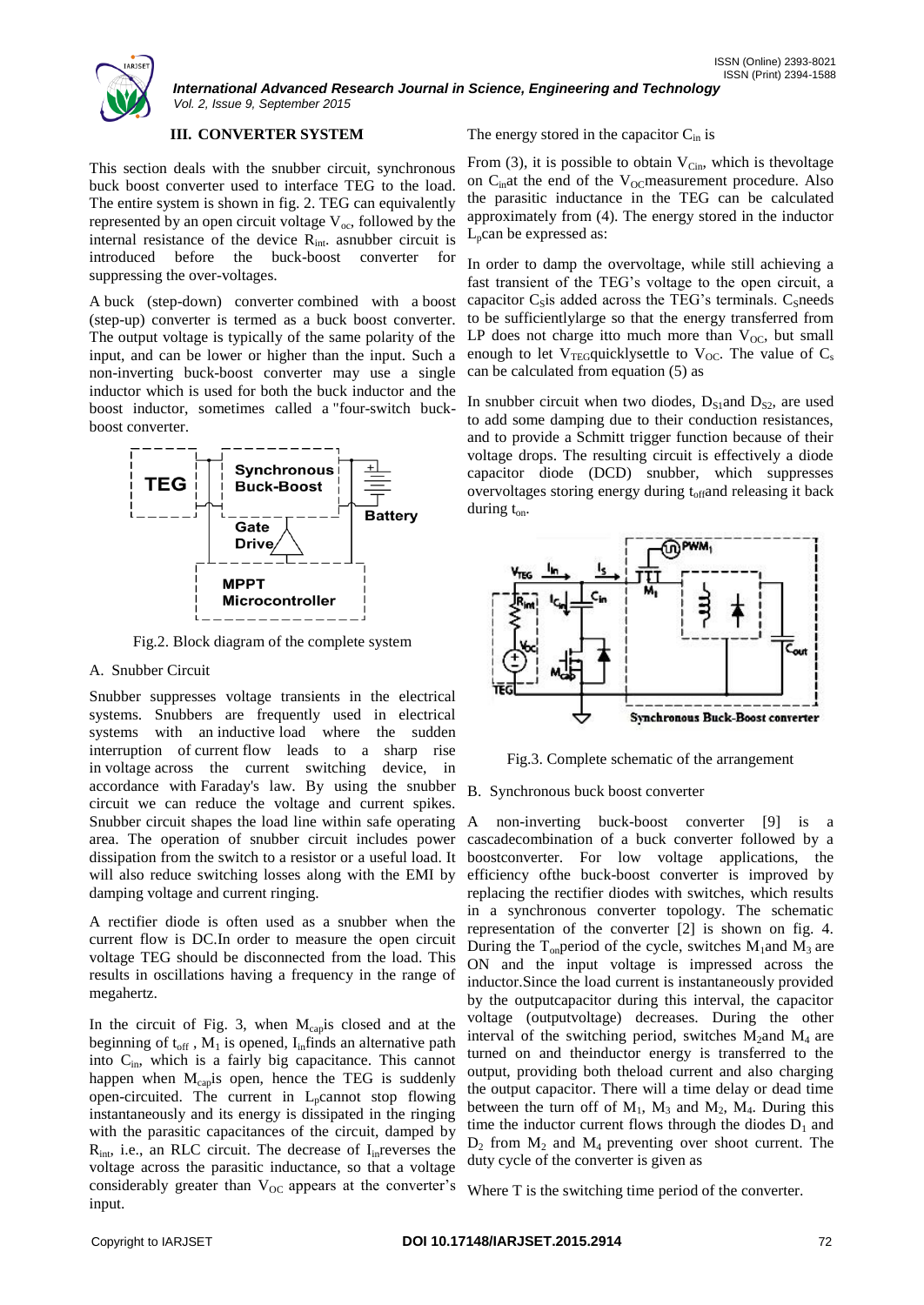*International Advanced Research Journal in Science, Engineering and Technology Vol. 2, Issue 9, September 2015*



Fig.4. Synchronous buck boost converter

#### **IV. SIMULATION RESULTS**

Simulation of the entire system is developed in matlabsimulink. TEG is equivalently represented using a dc voltage source in series with internal resistance. A snubber circuit is connected after the TEG in order to prevent the overvoltage transients. The synchronous buck boost converter is designed for closed loop using the MPPT algorithm. The output of the converter is fed to a 12V lead acid battery. In matlabsimulink the output is taken across the resistive load.

Simulation model for the closed loop system is shown in fig. 5. The waveforms obtained for the open loop control are also plotted in fig. 6. The circuit is designed with input and output capacitors of 440µF and 660µF respectively. The inductance of the buck boost converter is designed as 0.8mH and thesnubber capacitance is 180µF. The system is delivering a rated power of 35W. Control of the switches is done using PWM technique in the open circuit method. While in the closed circuit method the open circuit voltage method will be using as the feedback system.



Fig. 5Matlab Simulink model of closed loop control

It is impossible to instantaneously change the open-circuit voltage; therefore the TEGs have been replaced by a power supply in series with a power resistor in the model. The circuit is designed for an input voltage of 12V and a duty cycle of 0.5. The output voltage and current corresponding to 12V open circuit voltage is shown in fig. 6.The closed loop control of the system is done using the MPPT algorithm. MPPT technique proceeds by measuring the TEGs voltage by disconnecting TEG from the circuit using the  $M_{cap}$ switch.



Fig.6. Waveforms of input voltage, output current, output voltage

In the hardware part the input to TEG is given using an iron box in the hot side and ice cubes in the cold side and obtained an output of 12V is used to charge a battery of 12V rating. TEG is stacked between heat sink using thermal paste. Two TEG's are connected in series to obtain an output of 12V. As in the application side we can connect TEG to the exhaust pipe of vehicles and can produce electricity proportional to the temperature in the output side of exhaust pipe. In the prototype we designed we are using the output of TEG to charge a lead acid battery of 12V.



Fig.7. Experimental setup

In the modification part the battery is protected from overcharging and under charging by introducing a boost charging mode and battery full mode. If the input to the battery is less than 9V then the system will automatically switched to boost mode. If the battery is charged completely, ie, if battery voltage is greater than 13V then the battery voltage automatically drops down.

## **V. CONCLUSION**

The paper presents an efficient way to harvest the waste heats which are ejected from engines and several other sources in our day today life. The MPPT algorithm is programmed to a low-cost microcontroller ATMEGA328p and does not require expensive sensors.